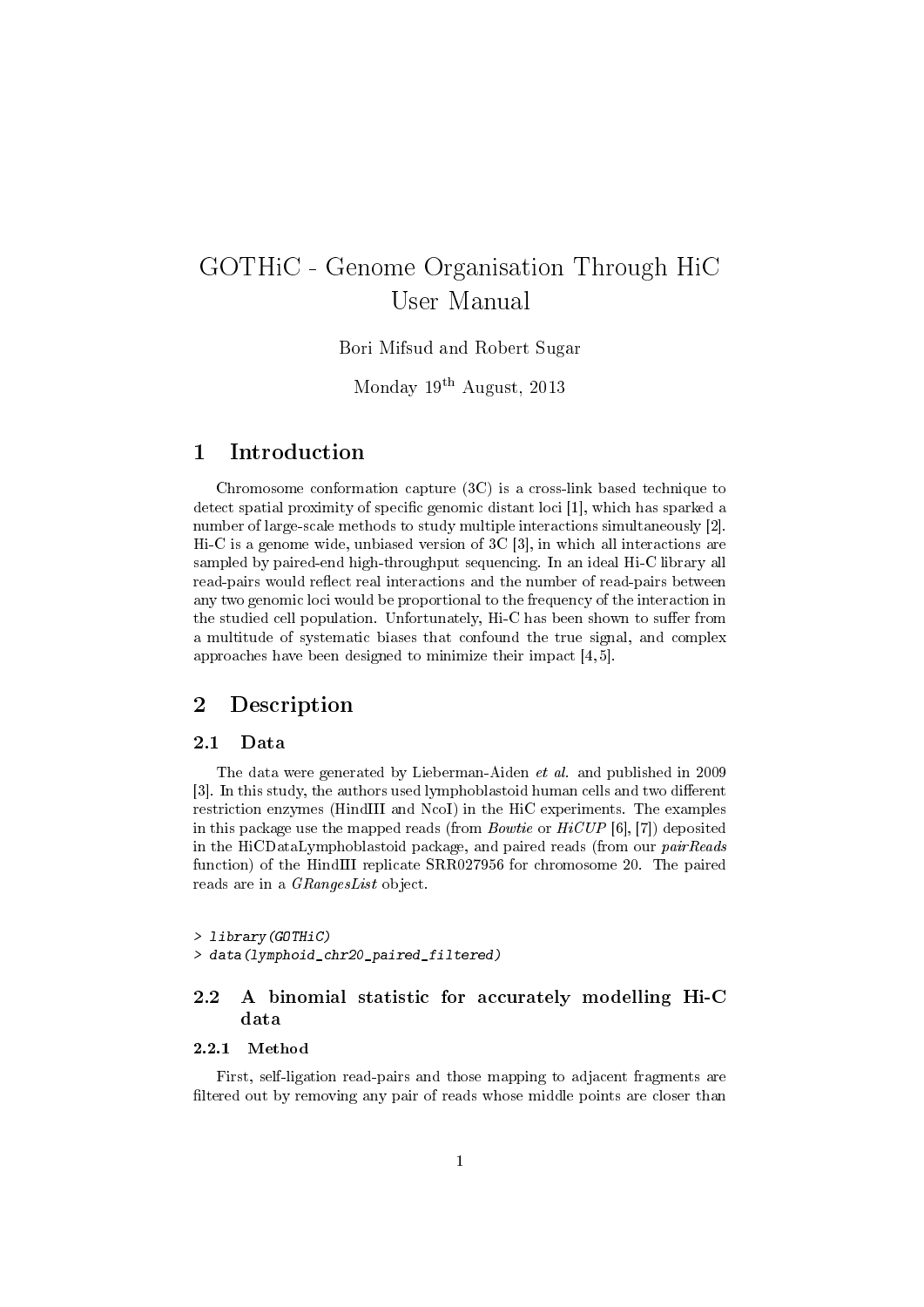10kb (the median size of the fragments is about 2130bp in our experiment, therefore the 10kb cut-off allows for removal of read pairs resulting from incomplete digestion as well). PCR duplicates are filtered by removing read-pairs with both ends mapping to identical coordinates (HiCUP already filters invalid read-pairs and removes duplicates).

Having done so, true interactions can be separated from spurious ligations using a binomial test. Briefly, the probability that a read pair is the consequence of a spurious ligation between two sites can be estimated as:

$$
p_{j,h} = 2 * rel\_coverage_j * rel\_coverage_h
$$
 (1)

where the relative coverage of a given site or region is

$$
rel\_coverage_j=reads_j/reads_{total}
$$
 (2)

and the noise fraction represents the fraction of the ligations corresponding to spurious inter-molecular ligations (having previously removed self-ligations).

The observed coverage is a complex function of a multitude of biases, including the density of restriction sites, cleavage efficiency, ligation efficiency, amplication and sequencing biases and mappability. The probability of seeing a random read-pair between two regions depends on the relative coverages of the interacting regions in a multiplicative manner since the biases affect both interacting partners independently.

Given a total number of read-pairs in the experiment of N (after excluding self-ligation read-pairs), the probability of observing  $n_{j,h}$  read-pairs between two loci is given by the binomial density:

$$
pval_{jh} = P(x \ge n_{jh}) = 1 - \sum_{i=0}^{n_{jh}-1} {N \choose i} (P_{random interval_{jh}})^{i} (1 - P_{random interval_{jh}})^{N-i}
$$
\n(3)

This allows calculating a p-value of the chance of seeing the observed number of read-pairs by chance, as a simple function of the coverage of both sites and the total number of reads. Correcting for multiple testing using the Benjamini-Hochberg multiple testing correction we obtain a q-value that can be used directly to infer significant interactions with a desired false discovery rate from a Hi-C dataset.

In addition to a p-value, an observed-over-expected ratio can be easily calculated, what can be used as a measure of effect size or as an unbiased measure of interaction frequency or strength.

$$
Obs\_exp\_ratio = n_{j,h}/(p_{j,h} * N)
$$
\n<sup>(4)</sup>

The binomial method does not explicitly assume that different biases are multiplicative since it does not model the total effect of all biases as a product of their relative contribution. However, the method assumes that biases affect both read ends independently. This is a reasonable assumption given our understanding of known biases and has been used in previous methods (e.g. [4,5]).

Thus for any two genomic fragments, the binomial test provides two statistics: (i) a p-value of observing an interaction between the two loci given a random distribution of ligations; and (ii) a measure of the strength of the interaction compared with random expectation.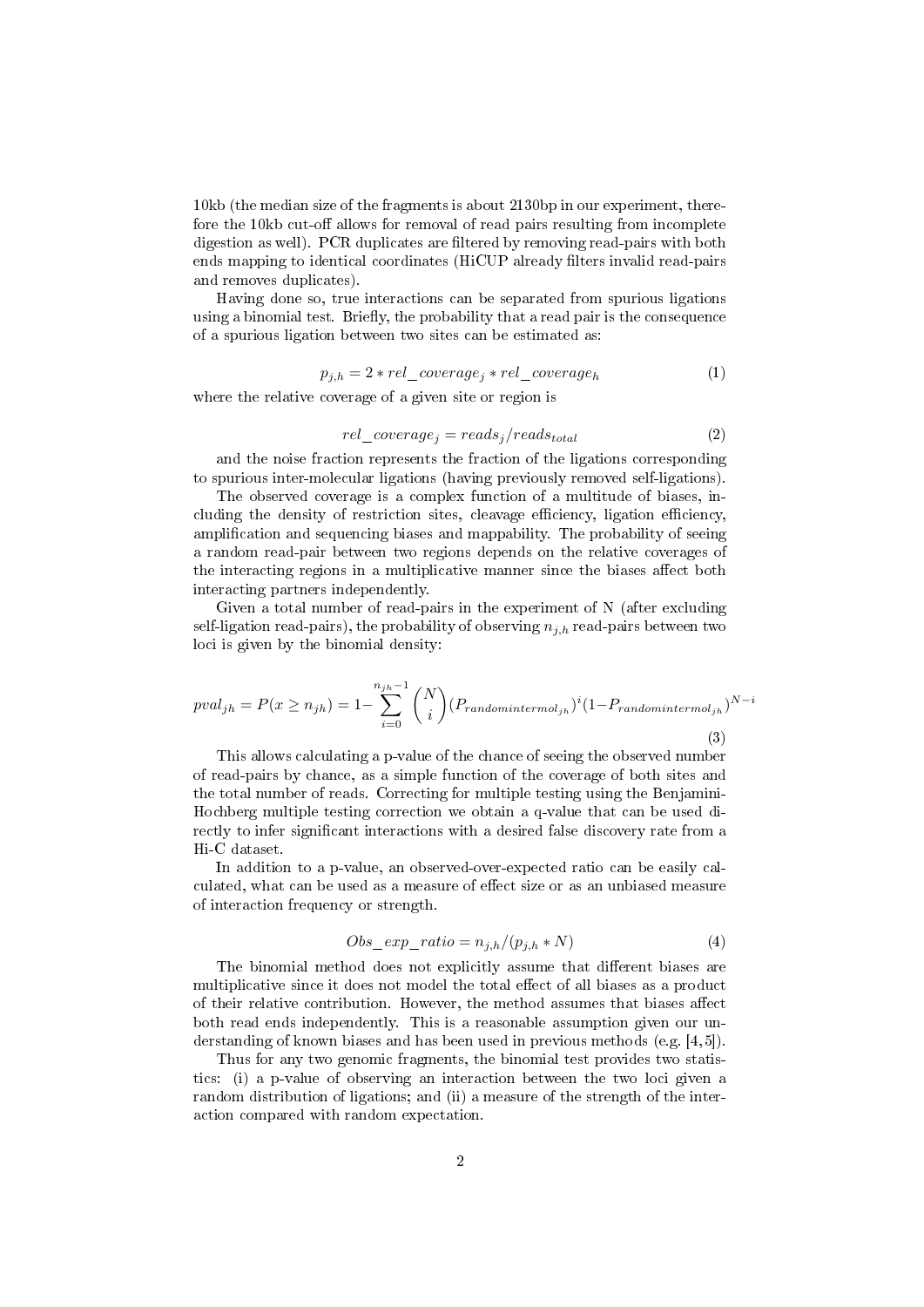#### 2.3 Function description

#### 2.3.1 Pairing aligned paired NGS reads

The *pairReads* function takes bowtie output files, pairs the reads, only keeps those where both ends mapped, filters for perfect duplicates to avoid PCR bias, and saves and returns a *GenomicRangesList* object that contains the paired reads 1 and paired reads 2 GenomicRanges with the genomic coordinates of each end of the read pairs respectively.

```
> dirPath = system.file("extdata", package="HiCDataLymphoblast")
> fileName1 = list.files(dirPath, full.names=TRUE)[1]
> fileName2 = list.files(dirPath, full.names=TRUE)[2]
> paired = pairReads(fileName1, fileName2, sampleName="lymphoid_chr20",
+ DUPLICATETHRESHOLD = 1, fileType="Table")
```
## 2.3.2 Mapping aligned and paired reads to the restriction fragments

The mapReadsToRestrictionSites function takes mapped paired NGS reads in the format of a GenomicRangesList object where the two end of the reads are in the *GenomicRanges* paired reads 1 and paired reads 2. It prepares the digestion file from the genome supplied to it with the given restriction enzyme and specificity and maps the reads to the fragments. It returns a  $GenomicRanges$ -List containing two textitGenomicRanges objects containing the start of the fragment where each end of the read pairs is mapped respectively (parallel version of findOverlaps from the GenomicRanges was adapted from Kasper Daniel Hansen).

- > data(lymphoid\_chr20\_paired\_filtered)
- > mapped=mapReadsToRestrictionSites(filtered, sampleName="lymphoid\_chr20",
- + BSgenomeName="BSgenome.Hsapiens.UCSC.hg18",
- + genome=BSgenome.Hsapiens.UCSC.hg18,
- + restrictionSite="A^AGCTT", enzyme="HindIII", parallel=FALSE, cores=1)

#### 2.3.3 Binomial Test for detecting significant interactions in Hi-C data

The GOTHiC or GOTHiChicup functions perform a cumulative binomial test to detect interactions between distal genomic loci that have signicantly more reads than expected by chance in Hi-C experiments. They take either mapped paired NGS reads, or the mapped and filtered reads from HiCUP as input and give back the list of signicant interactions for a given bin size in the genome. They return a data.frame where each line contains the genomic coordinates of each en of a pair (chromosome and start of the bin), the observed number of reads, the relative coverage of each region, the expected frequency to observe this interaction by random, the binomial p-value and q-value (Benjamini correction of the p-value). They also generate a density plot from the p-value distribution Figure 1, which helps with assessing the quality of the HiC experiments. Poor quality experiments tend to have a p-value distribution that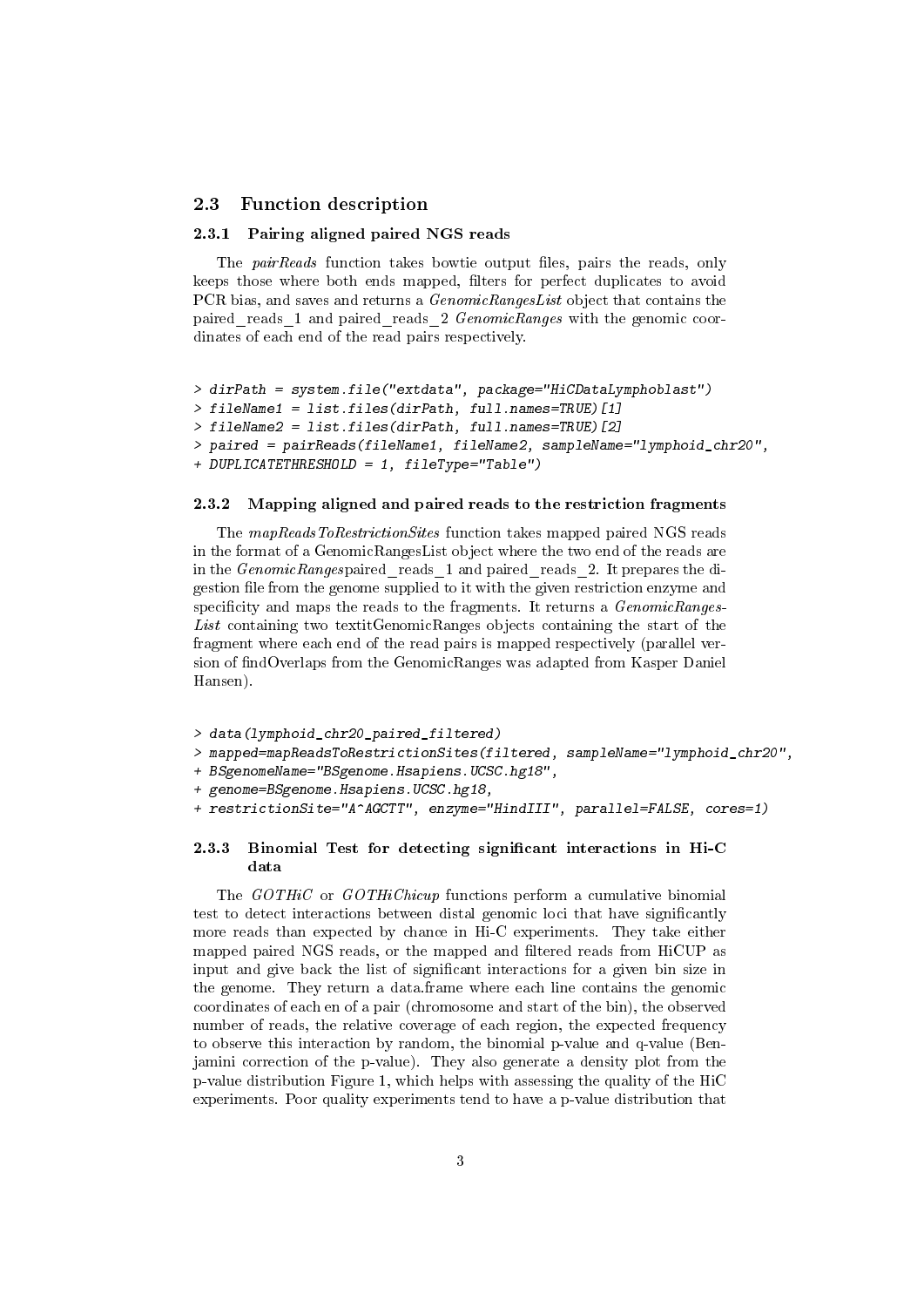is close to the one from a random sample (uniform 0 to 1). Good quality experiments have a clear peak around 0 (very low coverage samples can also have bimodal distribution even if the quality is lower, the number of identified significant interaction is an additional indicator of quality that would be low in low coverage samples).

- > dirPath = system.file("extdata", package="HiCDataLymphoblast")
- > fileName1 = list.files(dirPath, full.names=TRUE)[1]
- > fileName2 = list.files(dirPath, full.names=TRUE)[2]

> binom=GOTHiC(fileName1,fileName2, sampleName="lymphoid\_chr20",

- + res=1000000, BSgenomeName="BSgenome.Hsapiens.UCSC.hg18",
- + genome=BSgenome.Hsapiens.UCSC.hg18,
- + restrictionSite="A^AGCTT", enzyme="HindIII" ,cistrans="all", filterdist=10000,
- + DUPLICATETHRESHOLD=1, fileType="Table", parallel=FALSE, cores=NULL)
- > dirPath <- system.file("extdata", package="HiCDataLymphoblast")
- > fileName <- list.files(dirPath, full.names=TRUE)[4]
- > restrictionFile <- list.files(dirPath, full.names=TRUE)[3]
- > binom=GOTHiChicup(fileName, sampleName='lymphoid\_chr20', res=1000000,
- + restrictionFile, cistrans='all', parallel=FALSE, cores=NULL)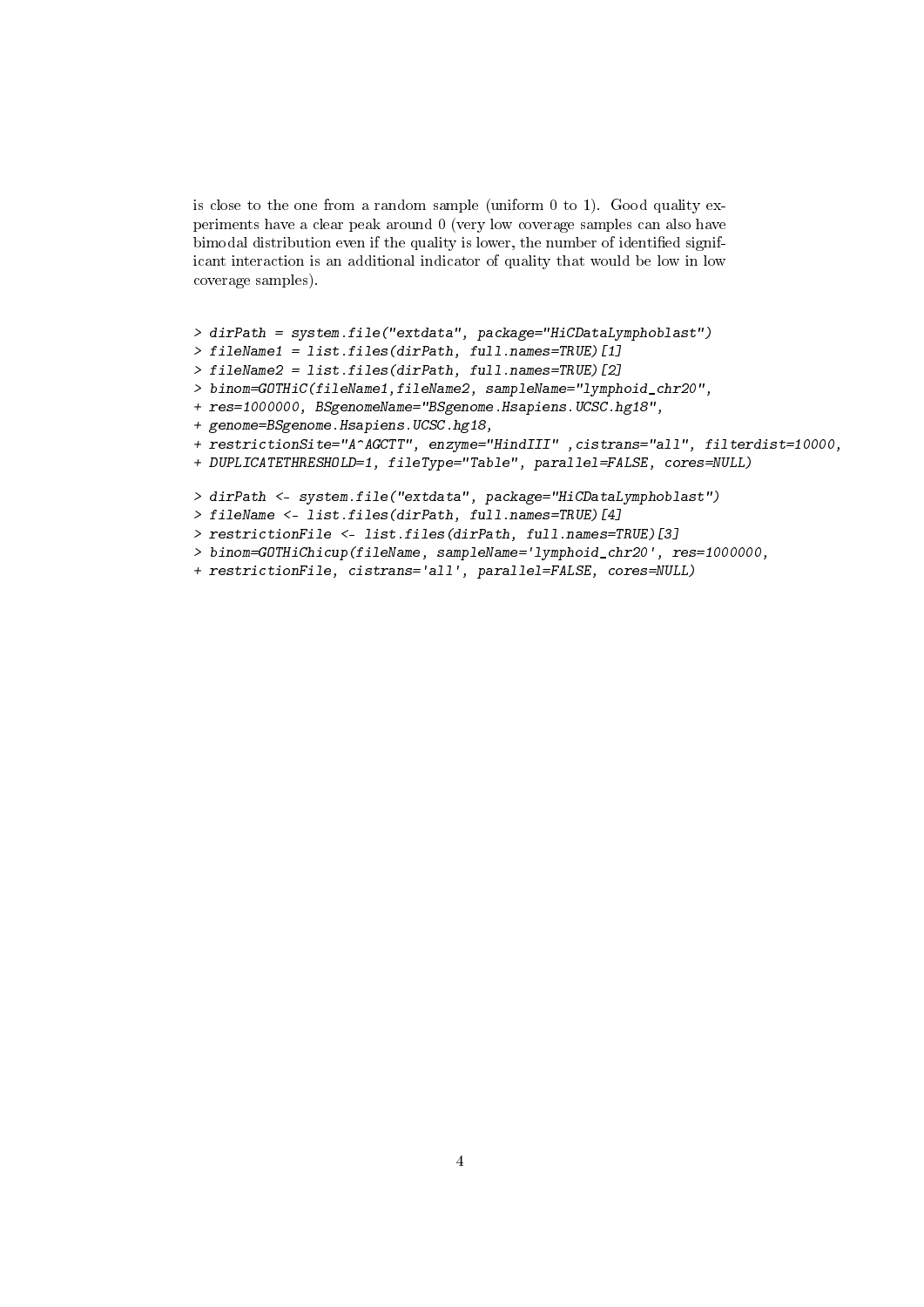

Figure 1: P-value distribution of human chromosome 20 interactions in lymphoblastoid cells.

# 2.4 Aknowledgements

We are grateful to Elodie Darbo for helping with putting the script together in a package format, and Philip East for testing and providing useful comments.

# References

- [1] Dekker J, Rippe K and Dekker M and Kleckner N: Capturing chromosome conformation. Science 2002,  $295:1306-11$ .
- [2] de Wit E and de Laat W: A decade of 3C technologies: insights into nuclear organization. Genes & development 2012 26 (1):11-24.
- [3] Lieberman-Aiden E, van Berkum NL, Williams L, Imakaev M, Ragoczy T, Telling A, Amit I, Lajoie BR, Sabo P, Dorschner MO, Sandstrom R, Bernstein B, Bender MA, Groudine M, Gnirke Andreas, Stamatoyannopoulos J, Mirny LA, Lander ES and Dekker J: Comprehensive mapping of long-range interactions reveals folding principles of the human genome. Science 2009 326:289-93.